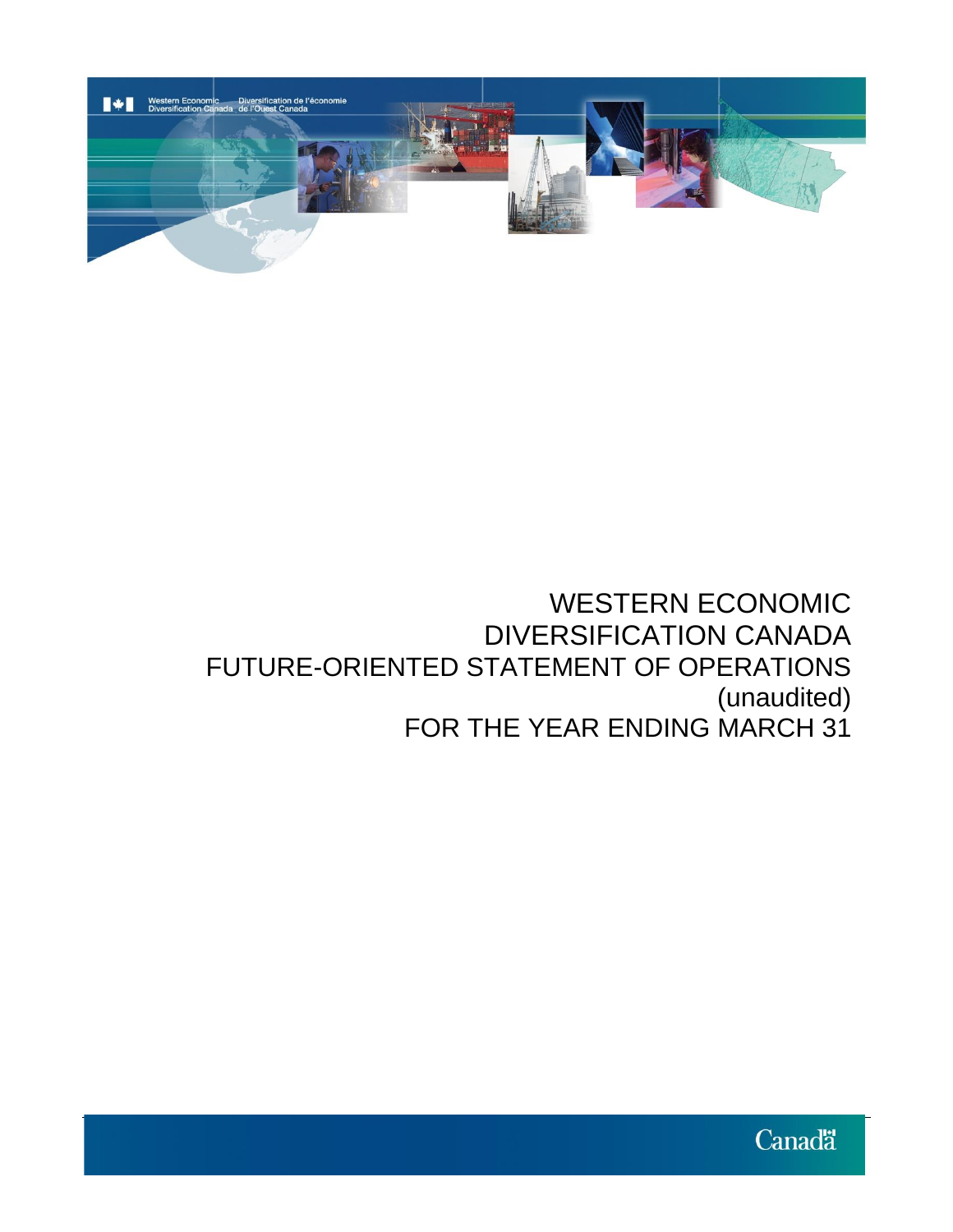# **Western Economic Diversification Canada Future-Oriented Statement of Operations (unaudited) For the year ending March 31 (in dollars)**

|                                                                | Forecast<br>results<br>2017-18 |                |    | Planned<br>results<br>2018-19 |  |
|----------------------------------------------------------------|--------------------------------|----------------|----|-------------------------------|--|
| <b>Expenses</b>                                                |                                |                |    |                               |  |
| <b>Business Growth</b>                                         | \$                             | $\Omega$       | \$ | 49,003,324                    |  |
| <b>Business Services</b>                                       |                                | 0              |    | 45,657,675                    |  |
| Innovation                                                     |                                | 0              |    |                               |  |
| <b>Internal Services</b>                                       |                                |                |    | 34,706,131                    |  |
|                                                                |                                | 14,537,688     |    | 13,471,736                    |  |
| <b>Community Initiatives</b>                                   |                                | 0              |    | 1,676,145                     |  |
| Business Development and Innovation                            |                                | 109,591,350    |    | 0                             |  |
| <b>Community Economic Growth</b>                               |                                | 95,360,691     |    | 0                             |  |
| Policy, Advocacy and Coordination                              |                                | 10,780,294     |    | 0                             |  |
| Expenses incurred on behalf of government                      |                                | (22, 295, 062) |    | (1, 117, 638)                 |  |
| <b>Total expenses</b>                                          |                                | 207,974,961    |    | 143,397,373                   |  |
| <b>Revenues</b>                                                |                                |                |    |                               |  |
| Amortization of discount                                       |                                | 0              |    | 373,024                       |  |
| Interest                                                       |                                | 69,933         |    | 89,291                        |  |
| Other                                                          |                                | 7,814          |    | 2,274                         |  |
| Revenues earned on behalf of government                        |                                | (69, 987)      |    | (462, 375)                    |  |
| <b>Total revenues</b>                                          |                                | 7,760          |    | 2,214                         |  |
| Net cost of operations before government funding and transfers | S                              | 207,967,201    | \$ | 143,395,159                   |  |

The accompanying notes form an integral part of the Future-Oriented Statement of Operations.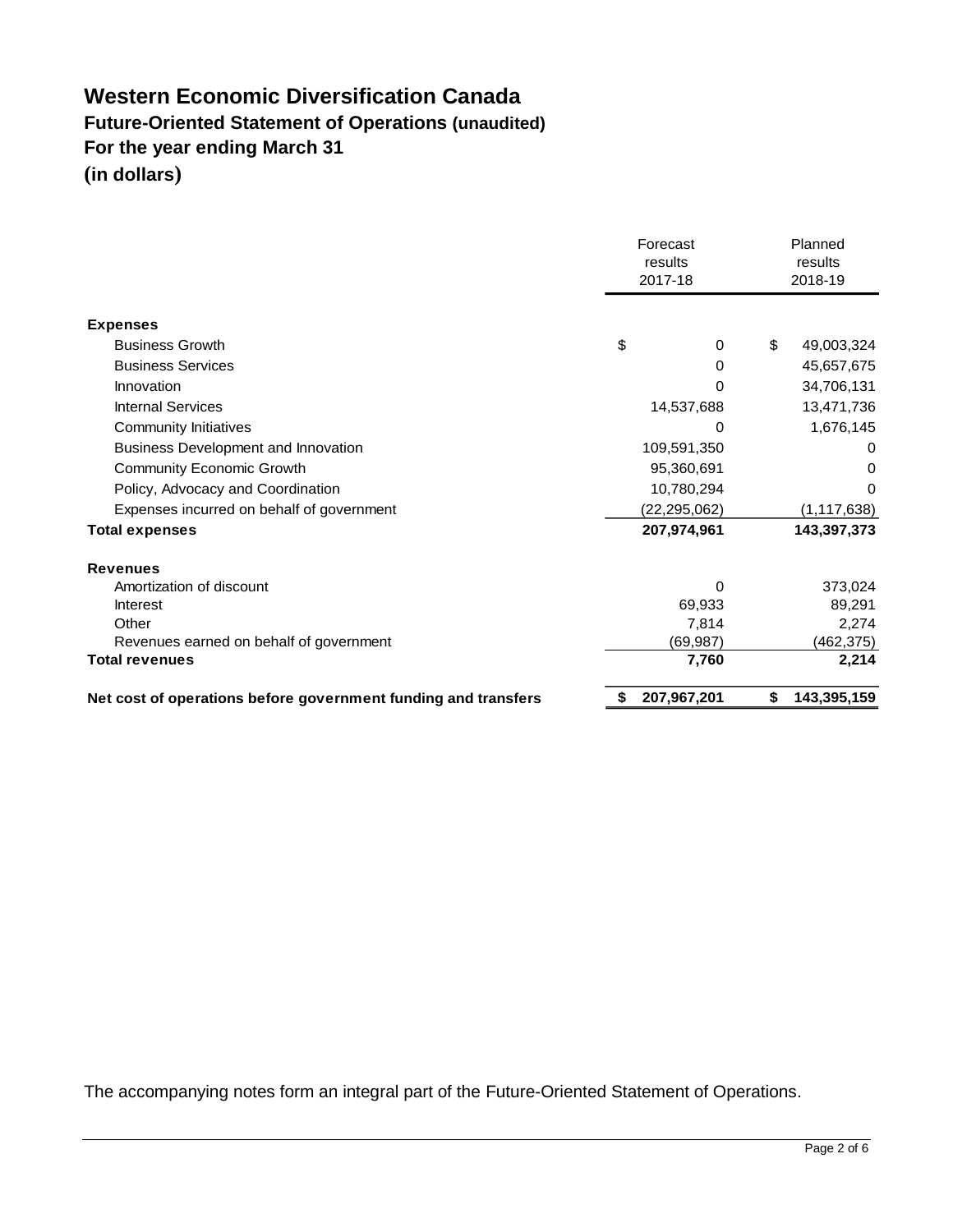## **Western Economic Diversification Canada Notes to the Future-Oriented Statement of Operations (unaudited) For the year ending March 31**

#### **1. Methodology and significant assumptions**

The Future-Oriented Statement of Operations has been prepared on the basis of government priorities and departmental plans as described in the Departmental Plan.

The information in the forecast results for fiscal year 2017–18 is based on actual results as at November 30, 2017 and on forecasts for the remainder of the fiscal year. Forecasts have been made for the planned results for fiscal year 2018–19.

The main assumptions underlying the forecasts are as follows:

- The department's activities will remain substantially the same as in the previous year.
- Expenses and revenues, including the determination of amounts internal and external to the government, are based on past experience. The general historical pattern is expected to continue.
- Allowances for uncollectible accounts are based on historical experience. The general historical pattern is expected to continue.

These assumptions are made as at November 30, 2017.

#### **2. Variations and changes to the forecast financial information**

Although every attempt has been made to forecast final results for the remainder of 2017–18 and for 2018–19, actual results achieved for both years are likely to differ from the forecast information presented, and this variation could be material.

In preparing this Future-Oriented Statement of Operations, Western Economic Diversification Canada (WD) has made estimates and assumptions about the future. These estimates and assumptions may differ from the subsequent actual results. Estimates and assumptions are based on past experience and other factors, including expectations of future events that are believed to be reasonable under the circumstances, and are continually evaluated.

Factors that could lead to material differences between the Future-Oriented Statement of Operations and the historical statement of operations include:

- the timing and the amount of acquisitions and disposals of property, plant and equipment, which may affect gains, losses and amortization expense;
- the implementation of new collective agreements;
- economic conditions, which may affect both the amount of revenue earned and the collectability of loan receivables;
- interest rates in effect at the time of issue, which will affect the net present value of non-interest bearing loans; and
- other changes to the operating budget, such as new initiatives or technical adjustments later in the fiscal year.

After the Departmental Plan is tabled in Parliament, WD will not be updating the forecasts for any changes in financial resources made in ensuing supplementary estimates. Variances will be explained in the Departmental Results Report.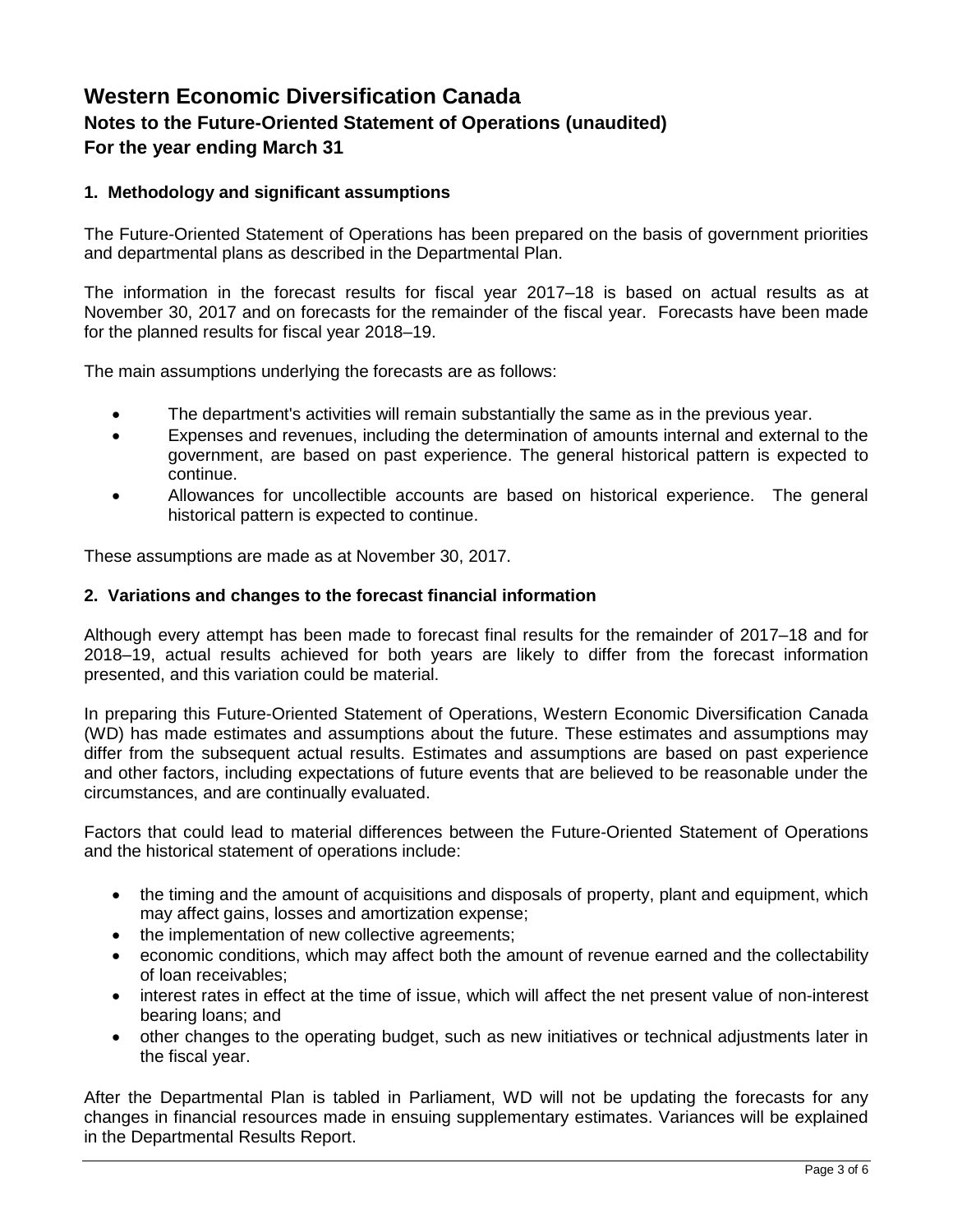#### **3. Summary of significant accounting policies**

The Future-Oriented Statement of Operations has been prepared using the Government of Canada's accounting policies in effect for fiscal year 2017–18, and is based on Canadian public sector accounting standards. The presentation and results using the stated accounting policies do not result in any significant differences from Canadian public sector accounting standards.

Significant accounting policies are as follows:

#### **a) Expenses**

WD records expenses on an accrual basis.

Transfer payments are recorded as an expense in the year the transfer is authorized and all eligibility criteria have been met by the recipient.

Other expenses are generally recorded when goods are received or services are rendered and include expenses related to personnel, professional and special services, repair and maintenance, utilities, materials and supplies, as well as amortization of tangible capital assets. Provisions to reflect changes in the value of assets or liabilities, such as provisions for bad debts, loans, investments and advances and inventory obsolescence, as well as utilization of inventories and prepaid expenses, and other are also included in other expenses.

#### **b) Revenues**

Revenues from regulatory fees are recognized in the accounts based on the services provided in the fiscal year.

Funds received from external parties for specified purposes are recorded upon receipt as deferred revenue. These revenues are recognized in the period in which the related expenses are incurred.

Funds that have been received are recorded as deferred revenue, provided WD has an obligation to other parties for the provision of goods, services or the use of assets in the future.

Other revenues are accounted for in the period in which the underlying transaction or event that gave rise to the revenue takes place.

Revenues that are non-respendable are not available to discharge WD's liabilities. Although the deputy head is expected to maintain accounting control, he has no authority over the disposition of non-respendable revenues. As a result, non-respendable revenues are considered to be earned on behalf of the Government of Canada and are therefore presented as a reduction of WD's gross revenues.

#### **4. Parliamentary authorities**

WD is financed by the Government of Canada through parliamentary authorities. Financial reporting of authorities provided to WD differs from financial reporting according to generally accepted accounting principles because authorities are based mainly on cash flow requirements. Items recognized in the Future-Oriented Statement of Operations in one year may be funded through parliamentary authorities in prior, current or future years. Accordingly, WD has different net cost of operations for the year on a government funding basis than on an accrual accounting basis. The differences are reconciled in the following tables: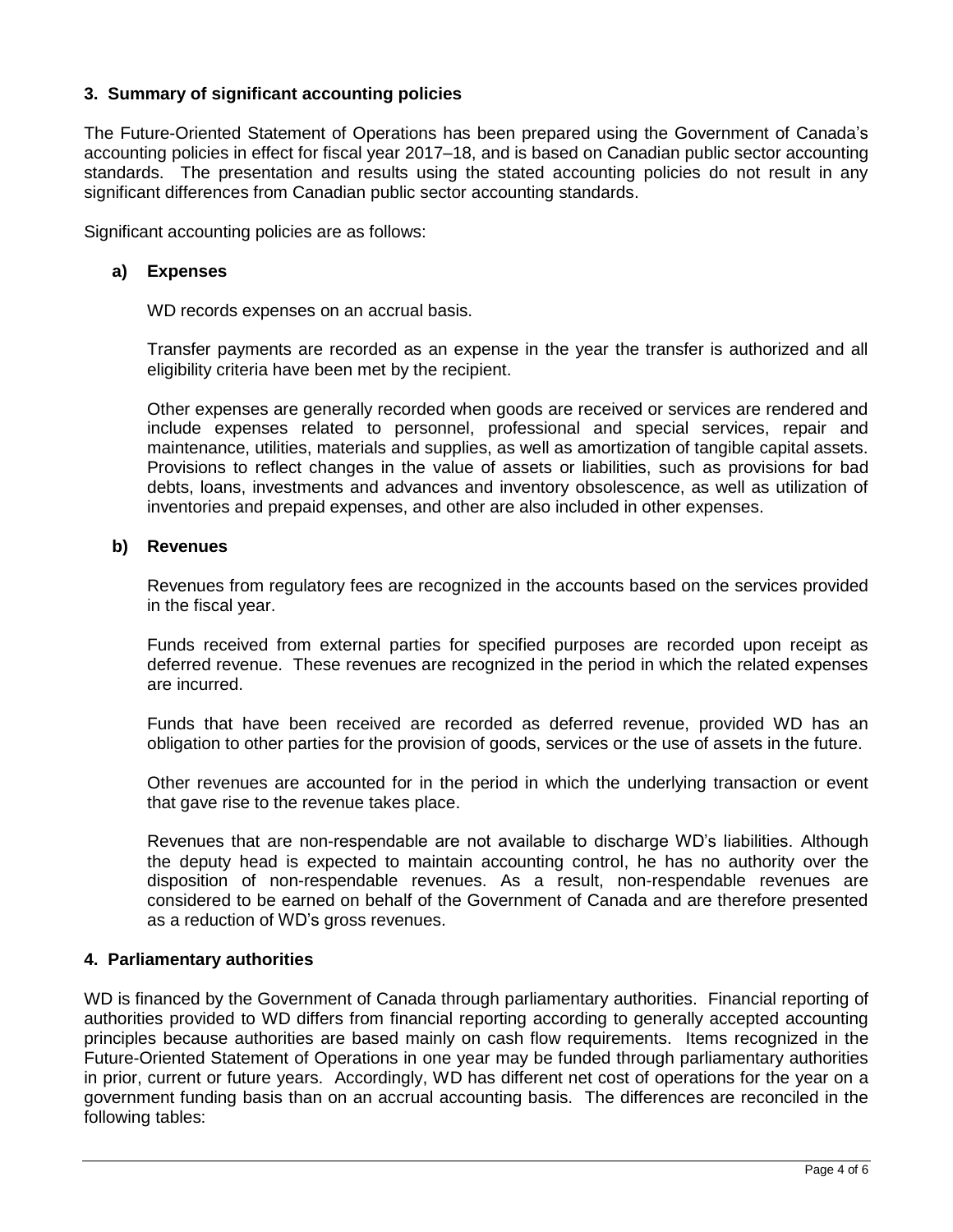### **a) Reconciliation of net cost of operations to requested authorities**

|                                                                                          | Forecast<br>results<br>2017-18 | Planned<br>results<br>2018-19 |  |
|------------------------------------------------------------------------------------------|--------------------------------|-------------------------------|--|
|                                                                                          | (in dollars)                   |                               |  |
| Net cost of operations before government funding and transfers                           | \$<br>207,967,201              | \$<br>143,395,159             |  |
| Adjustments for items affecting net cost of operations                                   |                                |                               |  |
| but not affecting authorities:                                                           |                                |                               |  |
| Amortization of tangible capital assets                                                  | (25,028)                       | (17, 130)                     |  |
| Gain on disposal of tangible capital assets                                              | 7,760                          | 2,214                         |  |
| Services provided without charge by other government departments                         | (5, 295, 684)                  | (5,260,376)                   |  |
| (Increase) decrease in vacation pay and compensatory leave                               | (55, 441)                      | 46,540                        |  |
| Decrease (increase) in employee future benefits                                          | 55,997                         | (178, 465)                    |  |
| Decrease in accrued liabilities not charged to authorities                               | 378,539                        | 568,394                       |  |
| Refunds of previous years' expenditures                                                  | 11,735                         | 184,398                       |  |
| Total items affecting net cost of operations but not affecting authorities               | (4,922,122)                    | (4,654,425)                   |  |
| Adjustments for items not affecting net cost of operations<br>but affecting authorities: |                                |                               |  |
| Transition payments for implementing salary payments in arrears                          | 2,049                          | $\Omega$                      |  |
| Unconditionally repayable transfer payments                                              | 22,047,994                     | 10,822,644                    |  |
| Total items not affecting net cost of operations but affecting authorities               | 22,050,043                     | 10,822,644                    |  |
| Forecast current year lapse                                                              | 6,979,580                      | 0                             |  |
| <b>Requested authorities</b>                                                             | 232,074,702<br>\$              | 149,563,378<br>\$             |  |